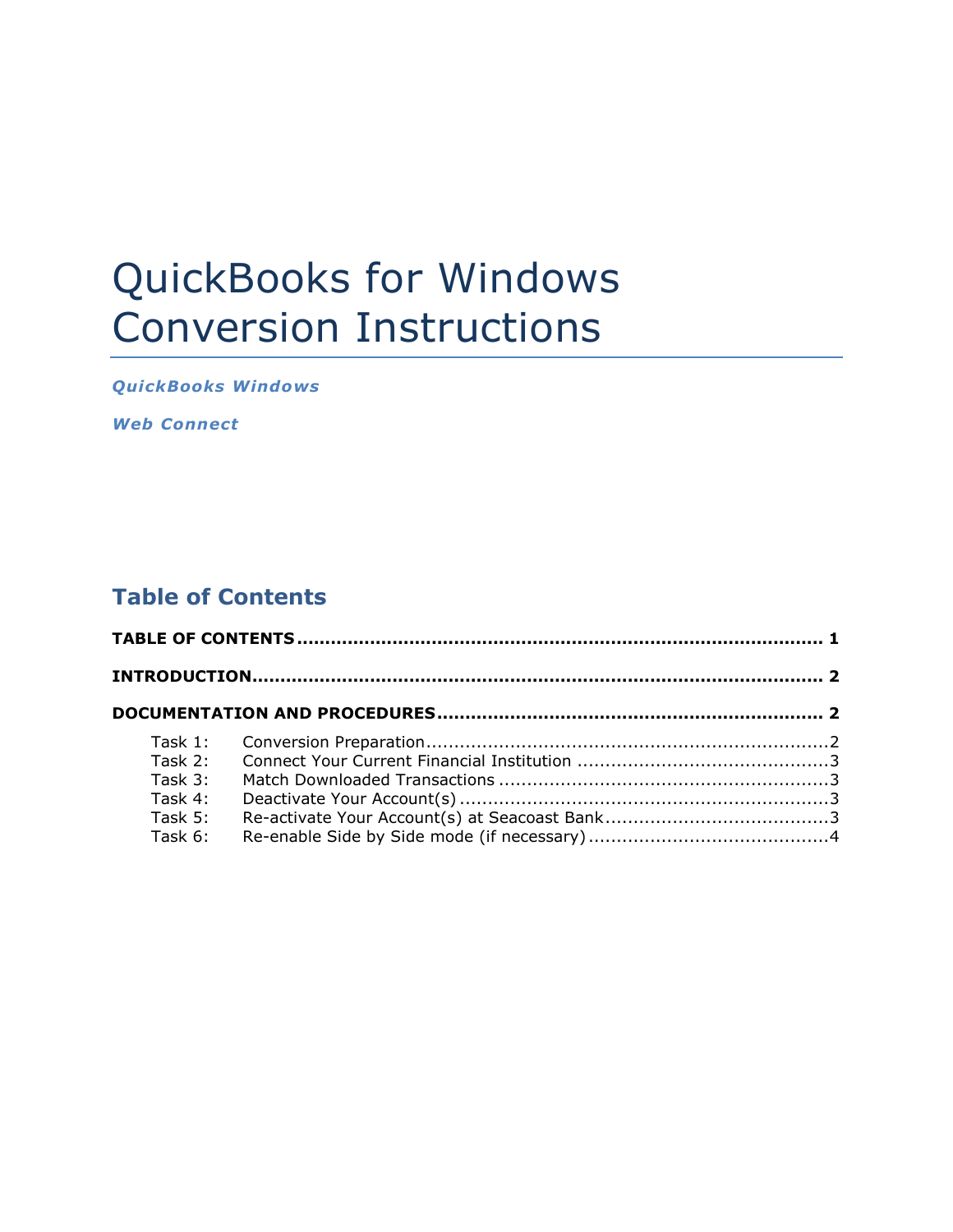

## **Introduction**

As your current financial institution completes its system conversion to *Seacoast Bank,* you will need to modify your QuickBooks settings to ensure the smooth transition of your data. To complete these instructions, you will need your *User ID and Password* for your current financial institution website and *Seacoast Bank* websites.

**NOTE:** For QuickBooks Web Connect/Express Web Connect accounts, use the same User ID and PIN/Password as your financial institution website. For Direct Connect, they may be different. Please contact your financial institution to verify your Direct Connect login information.

It is important that you perform the following instructions exactly as described and in the order presented. If you do not, your service may stop functioning properly. This conversion should take 15–30 minutes.

**NOTE:** This update is time sensitive.

### **Documentation and Procedures**

#### **Task 1: Conversion Preparation**

- 1. Backup your data file. For instructions to back up your data file, choose **Help** menu > **QuickBooks Help**. Search for **Back Up** and follow the instructions.
- 2. Download the latest QuickBooks Update. For instructions to download an update, choose **Help** menu > **QuickBooks Help**. Search for *Update QuickBooks*, then select **Update QuickBooks** and follow the instructions.

**IMPORTANT:** If multiple computers do not use the same QuickBooks data file, skip step 3. QuickBooks activities such as **Online Banking** cannot be performed in multi-user mode because of the way the activities interact with a company data file.

3. Switch to single user mode. For instructions to switch to single user mode, choose **Help** menu > **QuickBooks Help**. Search for **Switch to Single User Mode** and follow the instructions.

| <b>IMPORTANT:</b> If you are not using Register Mode, enable it for the |
|-------------------------------------------------------------------------|
| conversion. You can change it back after the conversion is              |
| complete.                                                               |

4. Enable Register Mode. (Classic Mode in QuickBooks 2014 and newer).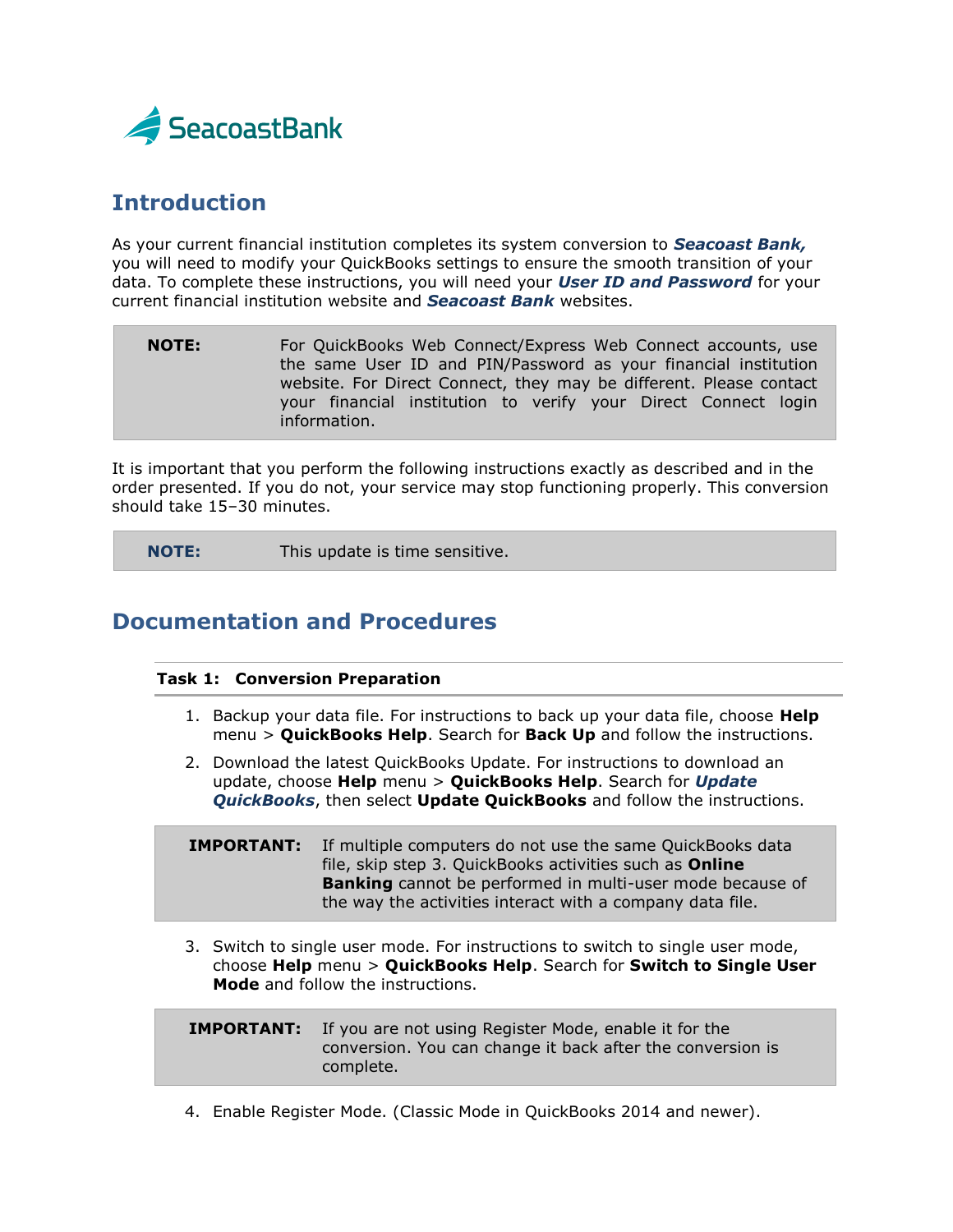5. For instructions to enable Register Mode, choose **Help menu > QuickBooks Help**. Search for **Banking Feed Modes**, select **Bank Feeds Modes overview**, scroll down, and follow the instructions.

#### **Task 2: Connect to Your Current Financial Institution.**

- 1. Log in to your current financial institution and download your QuickBooks Web Connect file.
- 2. Click **File** > **Utilities** > **Import** > **Web Connect Files**.
- 3. Link your bank account with the existing QuickBooks account and click **Continue**.
- *4.* Repeat steps 1 3 for each account with your current financial institution.

#### **Task 3: Match Downloaded Transactions**

If new transactions were received from your connection, accept all new transactions into the appropriate registers.

If you need assistance matching transactions, choose **Help menu > QuickBooks Help**. Search for **Matching Transactions** and follow the instructions.

#### **Task 4: Deactivate Your Account(s).**

**IMPORTANT:** All transactions must be matched or added to the register prior to deactivating your account(s).

- 1. Choose the **Lists menu** > **Chart of Accounts**.
- 2. Select the account you want to deactivate.
- 3. Click **Edit menu** > **Edit Account**.
- 4. Click on the **Online Services** tab in the Edit Account window. The tab is named **Bank Feed Settings** in QuickBooks 2014 and newer.
- 5. Select **Deactivate All Online Services** and click **Save & Close**.
- 6. Click **OK** for any dialog boxes that may appear with the deactivation.
- 7. Repeat steps 2 6 for each account with your current financial institution.

#### **Task 5: Re-activate Your Account(s) at Seacoast Bank.**

- 1. Log in to *Seacoastbank.com and download your QuickBooks Web Connect file.*
- 2. Click **File** > **Utilities** > **Import** > **Web Connect Files**.

**IMPORTANT:** Take note of the date you last had a successful connection. If you have overlapping dates in the web-connect process, you may end up with duplicate transactions.

- 3. If prompted for connectivity type, select **Web Connect**.
- 4. Click the **Import new transactions now** radio button, then click **OK**.